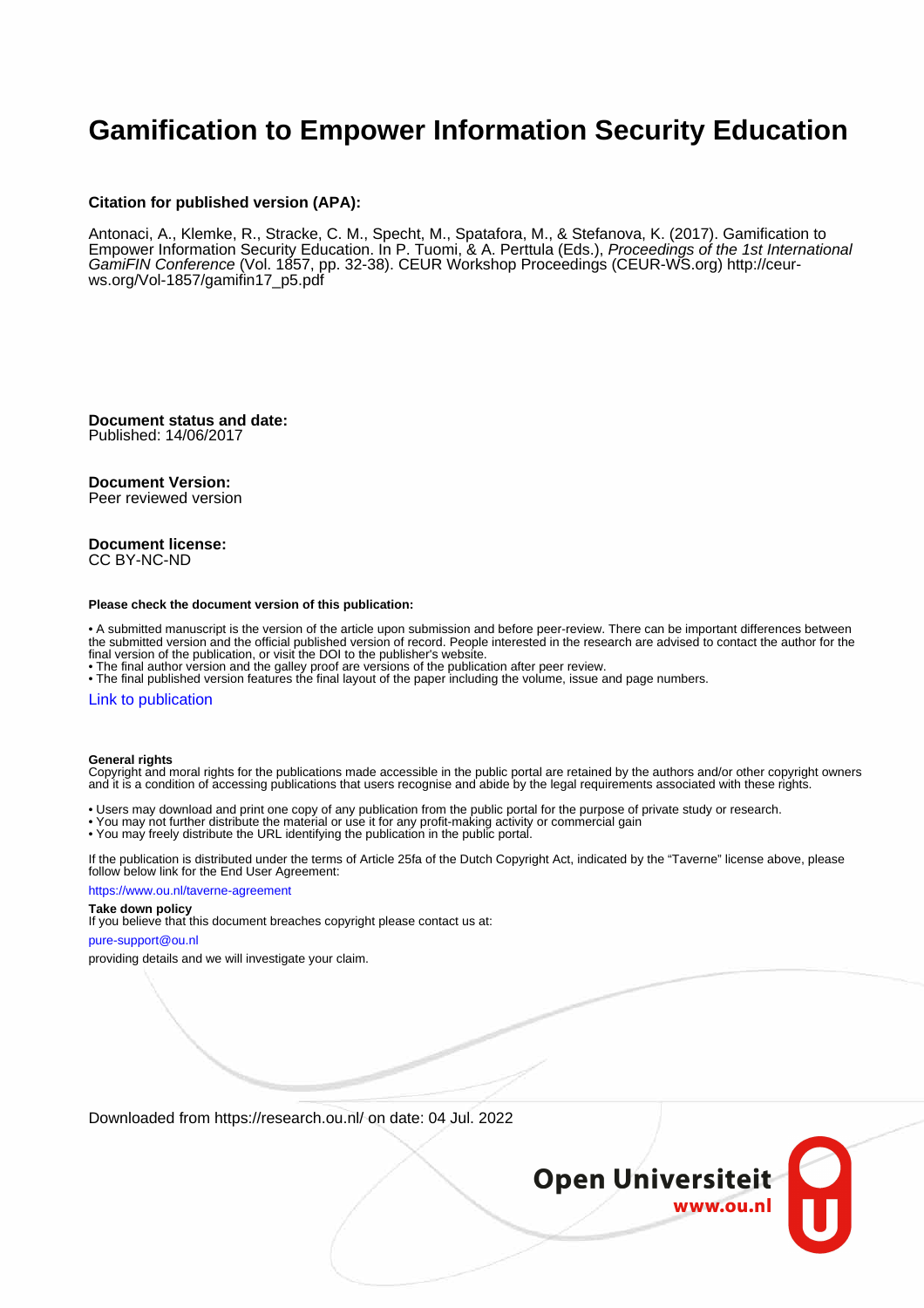# **Gamification to Empower Information Security Education**

Alessandra Antonaci, Roland Klemke, Christian M. Stracke, Marcus Specht Welten Institute, Open University of the Netherlands Netherlands alessandra.antonaci@ou.nl, roland.klemke@ou.nl, christian.stracke@ou.nl, marcus.specht@ou.nl

> Mario Spatafora Università degli Studi di Roma3 Italy mario.spatafora@uniroma3.it

Kamelia Stefanova University of Sophia Bulgaria kamelia@fmi.uni-sofia.bg

**Abstract:** 47% of the world population uses the internet daily, and access is growing also in less developed countries (LDCs). As a consequence, a total of almost 1 billion households in the world have internet access, of which 48 million belong from LDCs (ITU, 2016). A large proportion of internet users are teenagers, who often are not aware of all the risks related to sharing private information through the Internet using for instance social networks. This paper summarizes how much time students pass online, in what activities they prefer to be involved, which risks they are confronted with, and what can be done to reduce them. The solution we propose is an investment on the teacher level, recognized here as a key figure to be trained to become I (information) Secure Agent via an online course. The course will follow a gamified approach for empowering information security education. Our assumption is that gamification will have positive effects on participants' engagement and goal achievement.

**Keywords:** Gamification, Information Security, Teacher Training, Online Learning

# **1. Background**

### **1.1 Internet Usage by Students-Teenagers**

Based on OECD's (Organization for the Economic Cooperation and Development) report in 2012, 15 year-olds have at least five years of experience using computers (OECD, 2015). In countries like Norway, Sweden, Finland, Denmark and Israel the majority of the students starts to use the computer at about the same age they start to learn writing and reading, this means at the age of 6 years or even earlier (OECD, 2015).

"On average across OECD countries, 57% of students had accessed the Internet for the first time when they were younger than 10 (at that age, 76% of students were already using computers). In Denmark and the Netherlands, more than 30% of students had accessed the Internet for the first time before they turned 7" (OECD, 2015, p. 39).

In the PISA (programme for international student assessment) study, performed in 2012, OECD highlight that students, on average, report spending over two hours online each day on school days as well as during weekends (OECD, 2015), with students in some countries (Norway, Russian Federation, Estonia, Sweden, Australia, Denmark) even reporting over 4 hours of online activity on average (OECD, 2015).

### **1.2 Online Teenagers Are Busy With…**

The type of activities in which students are engaged during their time online has been mapped by OECD in two PISA studies, in 2009 and 2012, with several changes being recorded. Students report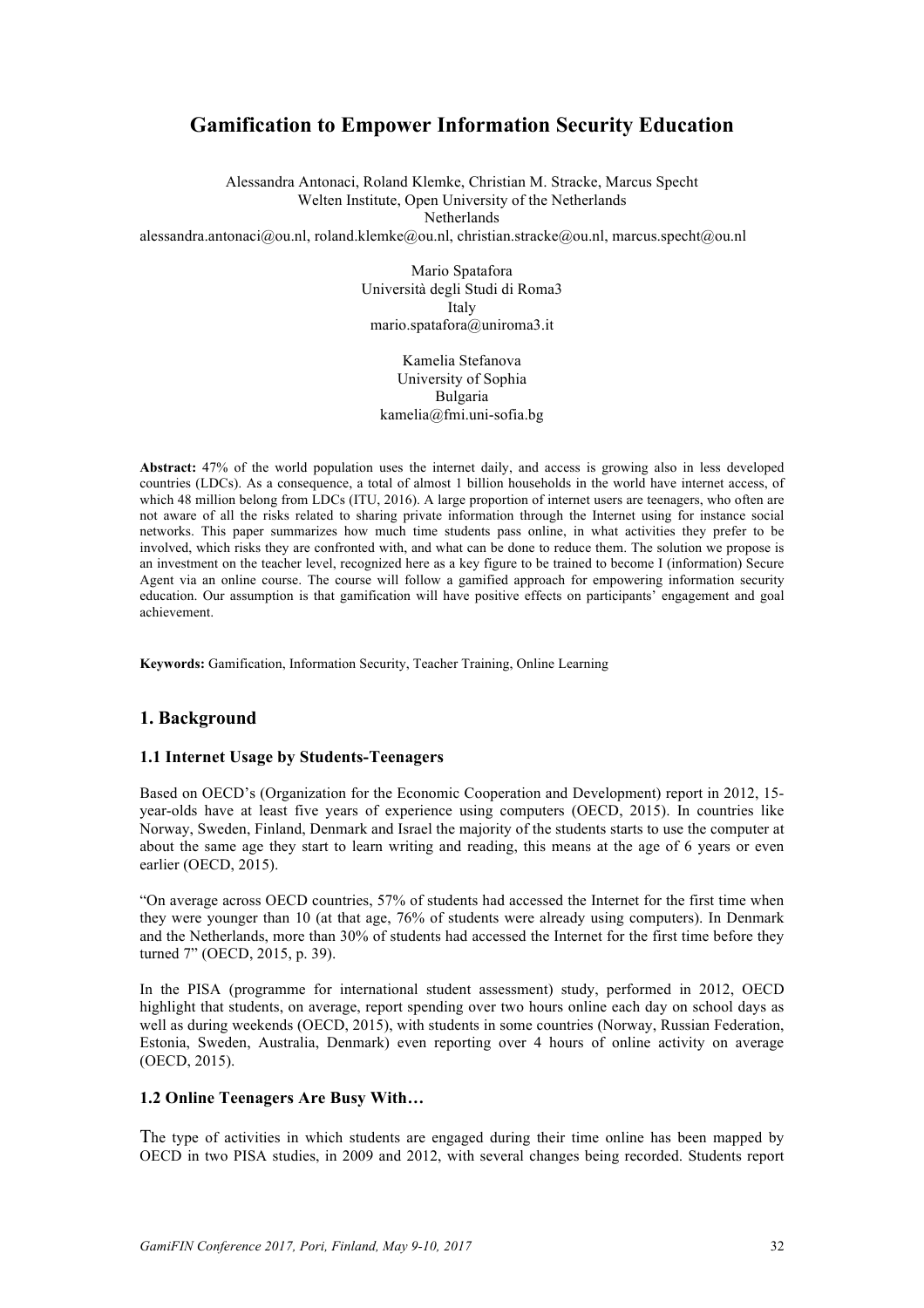that the majority of time spent in browsing is for leisure purposes, to spend time in social networks, or for downloading films or their favorite music (see figure 1 for more detailed information).



**Figure 1.** OECD (2015) data on the activities declared to be done online by students interviewed.

### **1.3 Risks for Students Online**

Which risks can students, mainly teenagers and children, encounter during their online activities? In figure 2 are represented the main risks to which children are exposed while using the Internet. There are several risks, mainly connected to the access and acquisition of their personal information. Young students feel the need to socialize and they do it by using all means possible, in particularly sharing information via online social networks. Paradoxically, they are not aware of the dangers of sharing personal data online, which makes them especially vulnerable to the risks of the World Wide Web (OECD, 2012).

The risks that a student can encounter online can be roughly divided into four macro categories: (1) content; (2) contact; (3) children targeted as consumer; (4) information related to privacy and (5) security data.

The content risk for students can occur in the following forms: *illegal content* (depending on country legislation) that generally refers to discriminative and/or sexual exploitive content; *inappropriate* for the age of the audience; *harmful advice* that can persuade a person to commit suicide, consume drugs and alcohol, develop eating disorders, such as anorexia, and problematic content that are files, generally images and or videos created by users to be shared with their peers with the initial purpose of fun, but their nature can create problems if they are captured by the wrong person (i.e., the "happy slapping" phenomenon).

The risks online also stem from the contacts whom students interact with, and "they can be further distinguished according to whether: i) the interaction takes place with the intention to harm the child; ii) children are exposed to hateful online interactions; or iii) the child inflicts harm to himself or herself by his or her conduct (e.g. liability due to illegal file sharing)" (OECD, 2012, p. 29). The first type of interaction is known as *cyber-grooming*; the second *cyberbullying* and the third *illegal interaction*. The difference between the first two is that, generally, in cyber-grooming, an adult interacts with a minor with the intent of bringing the online interaction into reality by playing on the sense of trust that the child has developed for that adult, with the intent of proceeding with illegal acts. Cyberbullying, on the other hand, is generally committed by a peer who uses information and technology to ridicule ("bully") and harm another person. Cyberbullying can also be committed by a group of people. A common definition of cyberbullying is the following: "an aggressive, intentional act or behavior that is carried out by a group or an individual, using electronic forms of contact, repeatedly and over time against a victim who cannot easily defend him or herself" (Moreno, 2014).

Risks more fraudulent in financial nature relate to transactions that can occur when students are approached online as consumers, in the form of online scams, fraud and overspending, if they have online access to means of payment.

The act of sharing information online implies risks for privacy, people can use personal data and even commit identity theft. Unfortunately, the risks cannot be contained only in the act of sharing, also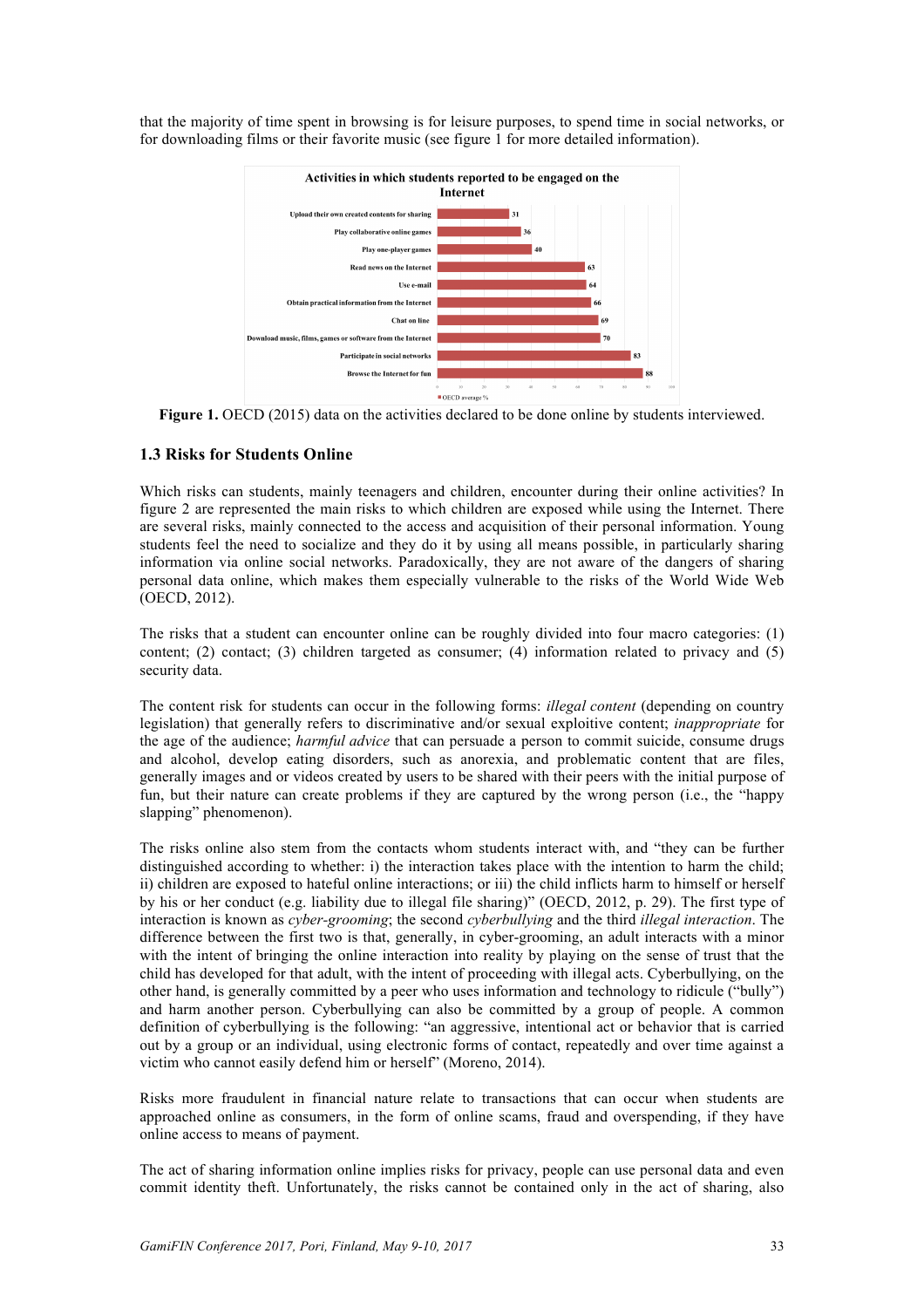receiving or downloading uncertain data can generate security problems such as: commercial spyware (a software that spies your internet browsing activities) or malicious code.

As mentioned at the beginning of this paragraph, children from one side put themselves at high risk of becoming a victim of online dangers, by frequently socializing with their friends and sharing their private information online, but, paradoxically, they are not aware of the potentially hazardous consequences of their online behavior. "Children may presume, incorrectly, that all information they submit remains within the boundaries of their immediate contacts, and they may fail to anticipate the possible adverse consequences of providing information to 'friends of friends'"(OECD, 2012, p. 36).

|                                   | <b>RISKS FOR CHILDREN ONLINE</b>                                                 |
|-----------------------------------|----------------------------------------------------------------------------------|
| <b>CONTENT</b>                    | <b>Problematic Content</b><br>Illegal content<br>Harmful content                 |
| CONTACT                           | <b>Illegal Interaction</b><br>Cybergrooming<br>Cyberbullying                     |
| <b>CONSUMER</b><br><b>RELATED</b> | Online Fraud<br>Overspending<br>Online scams                                     |
| <b>INFO- PRIVACY</b>              | Personal Data<br>Oversharing<br><b>Identity Theft</b>                            |
| <b>INFO- SECURITY</b>             | Commercial<br>Online Scams<br>Malicious code<br>Spyware<br><b>Identity Theft</b> |

Figure 2. Synthesis of main risks that children can encounter online.

# **2. How to Contain These Risks and Support Students?**

To find a possible answer in the framework of I SECURE - Empowering education systems in information security project (http://www.isecure-edu.eu/index.php/en/), a needs analysis was performed and teacher was identified as a key stakeholder for investment. A teacher can reach and support both students and their parents, and can be trained to transfer knowledge and strategies on how to reduce online risks.

The study sample consisted of 108 parents, 93 students and 89 school staff members (head masters and teachers) from four countries (see figure 3). The needs related to information security education of these target groups were investigated by means of a survey questionnaire.

By analyzing the data, we were able to determine the areas of possible intervention and define the learning objectives for a teachers' training curriculum. Via further analysis through interviews of the school staff (19 people involved from the four countries) and focus groups involving not only school staff but also students and parents (36 people in total) we were able to investigate more deeply their needs. This led us to conclusion towards focusing our attention on teachers, recognized as the key persons on which to invest with our course.

Furthermore, from the survey data it was highlighted that the majority of the school staff members that were interviewed (73%; 65 participants out of 89) never attended a training on ICT security (see figure 4). In addition, we asked those who declared to have attended a course, to provide information on the course provider. Half of them (12 of 24), declared that the attended course was organized by their schools; the rest undertook a self-regulated learning path by looking for information on e.g., the internet or books and only one person declared to have attended private training courses organized by an external organization.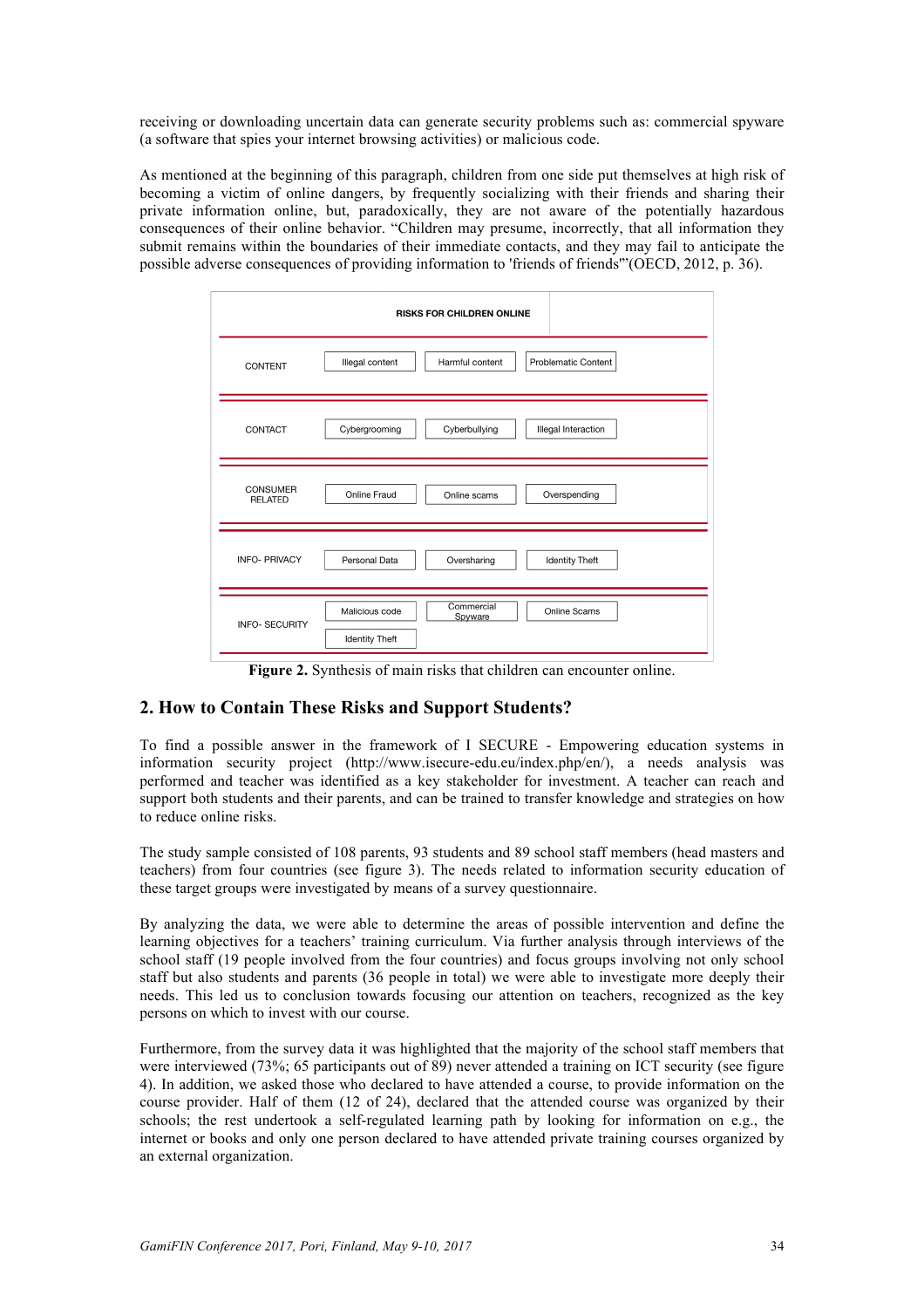Consequently, despite the fact that some of the schools in the consortium organized training courses for their staff on ICT security, the majority of school staff has not attended them. To make the course more attractive and motivating for teachers, we aim to follow a gamified approach for the course. It will be designed and delivered in an online environment with the purpose to train our I-Secure (short for "information security") Agents.



Figure 4. Investigation via surveys of the percentage of school staff who ever attended an ICT security course.

# **2.1 Why Gamification?**

Gamification is the application of game elements in a non-game scenario to solve a problem or induce a change in the behavior of the target population (Deterding, Dixon, Khaled, & Nacke, 2011). This approach has been selected in our project because of gamification's potential in education (Dicheva & Dichev, 2015), and for its suitability to our target audience, adults, and the topic we are aiming to deliver: information security education.

Gamification effectiveness has been studied by several authors and from these studies it has been suggested that the gamified approach can generate several effects, for instance, on users' performance (Hakulinen, Auvinen, & Korhonen, 2015), (Bernik, Bubaš, & Radoševi, 2015), (De-Marcos, Garcia-Lopez, & Garcia-Cabot, 2016), (Hamari, 2013), (Hamari & Koivisto, 2015); motivation (Gooch, Vasalou, & Benton, 2016), (Utomo & Santoso, 2015), (Hamari, Koivisto, & Sarsa, 2014); engagement and enjoyment (De-Marcos, Domínguez, Saenz-De-Navarrete, & Pagés, 2014), (Huang & Hew, 2015), (Mazarakis, 2015).

Designing gamification is not a trivial task as it is more than just application of game elements in a non-game scenario: the mere implementation of those elements does not guarantee a result. The choice of game elements and their design needs to be related to the problem to be solved and the targeted population. In our case, teachers compose the target with a basic knowledge on information security that will be trained to cover the role of an Agent to secure their students for the online risks they can encounter.

The training will be developed in three modules: I - Protection against incorrect and aggressive behavior in social networks and personal information; II - Elements of Security Systems: firewall, antiviruses, contactless devices; III - Intellectual Property Rights for Digital Content and ethical behavior in the legal context. Each module will be delivered with five lessons. The game elements that will be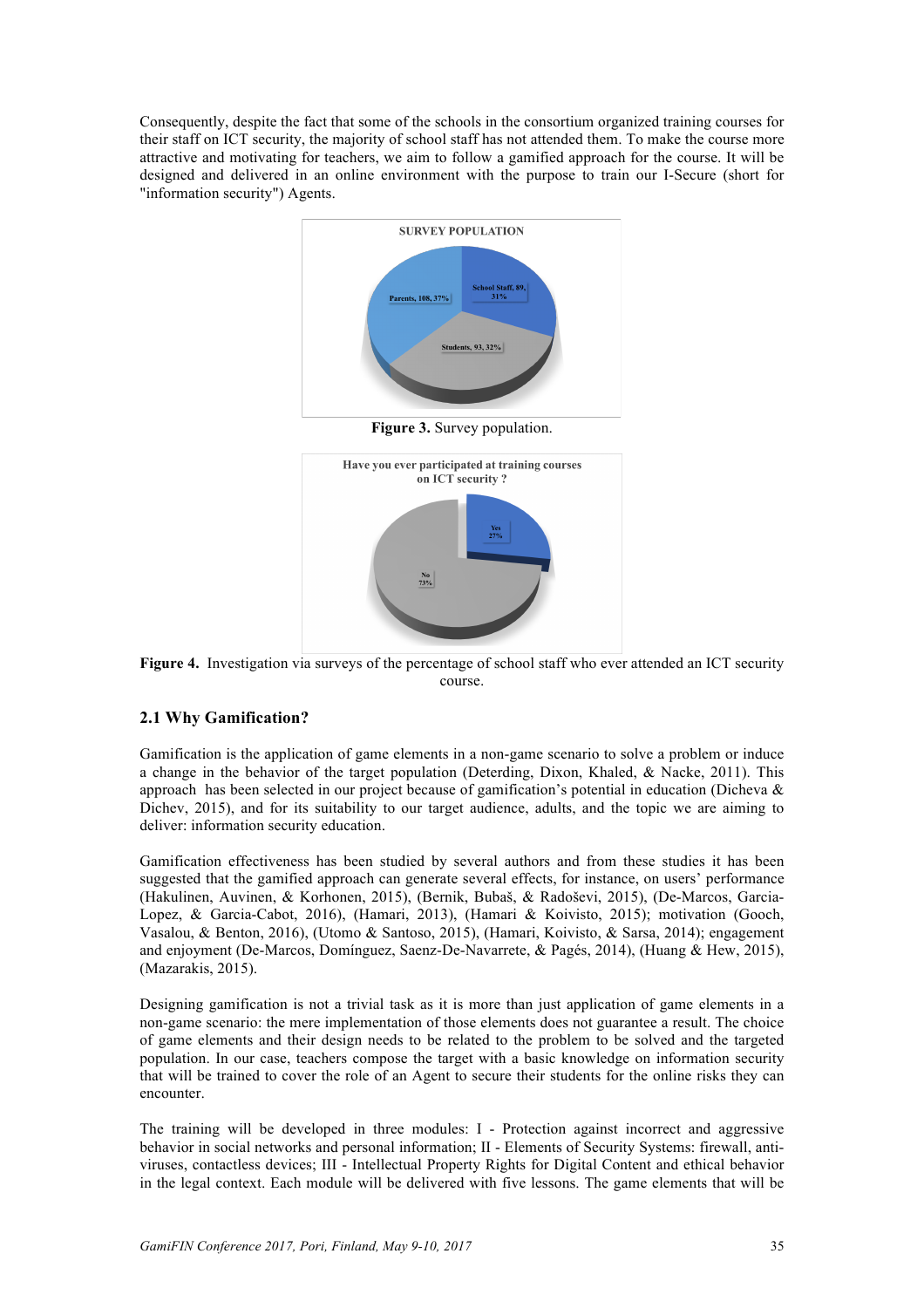used are: scores, leaderboard, progress bar, badges, competition, collaboration, feedback and stimulated planning.

Each of these elements has been selected following a certain ratio, e.g., we want to test whether using leaderboard will positively impact on user performance by stimulating social comparison (Wu, Kankanhalli, & Huang, 2015). Studies (such as, Hamari, 2013) show that also badges can activate social comparison among users and positively influence performance.. However, in our platform we would like to use badges as "clear goals" to be achieved and as reward mechanism.

Stimulated planning is a game element described in Björk and Holopainen (2005) collection of game design patterns (GDPs) that will allow users to plan their actions and pursuit their goals (and that is mostly used in strategy games) (Björk & Holopainen, 2005). By using this game element, we aim to test whether we can positively impact users' goal achievement by stimulating them to effectively define and plan their actions. That effect could be expected following the Implementation Intention theory (Gollwitzer, 1999), (Gollwitzer & Sheeran, 2006). By using this game element, we aim to let users decide what to do during the course and help them plan how to achieve their goals.

Figure 5 shows the structure of the online course in more detail. We designed two separate course paths: a short and long version of the course. The short version presents the learner with an introduction based on the summary of the full course content that will be further detailed in the lessons. Based on this short version course, the participant can make a decision to proceed in the full course and plan it with awareness, or to continue immediately with the conclusion of the course. However, we expect that almost all users will opt for the long version of the course because it has been designed in accordance with their needs. They are free to plan which module to follow first, when and how. The success of the course will be evaluated in terms of users' learning performance (mean test scores) and users' goal achievement (completion in relation to individual intention plan).



**Figure 5.** Gamified Online Course for Teachers.

# **2.2 Game Elements Selection**

The selection criteria we used to identify the 21 game elements were: (1) the frequent use of a GDP in literature, (2) the applicability of a GDP in a multi-user environment, and (3) our hypothesized impact of the selected pattern on learners' engagement, goal achievement, and also on learning performance.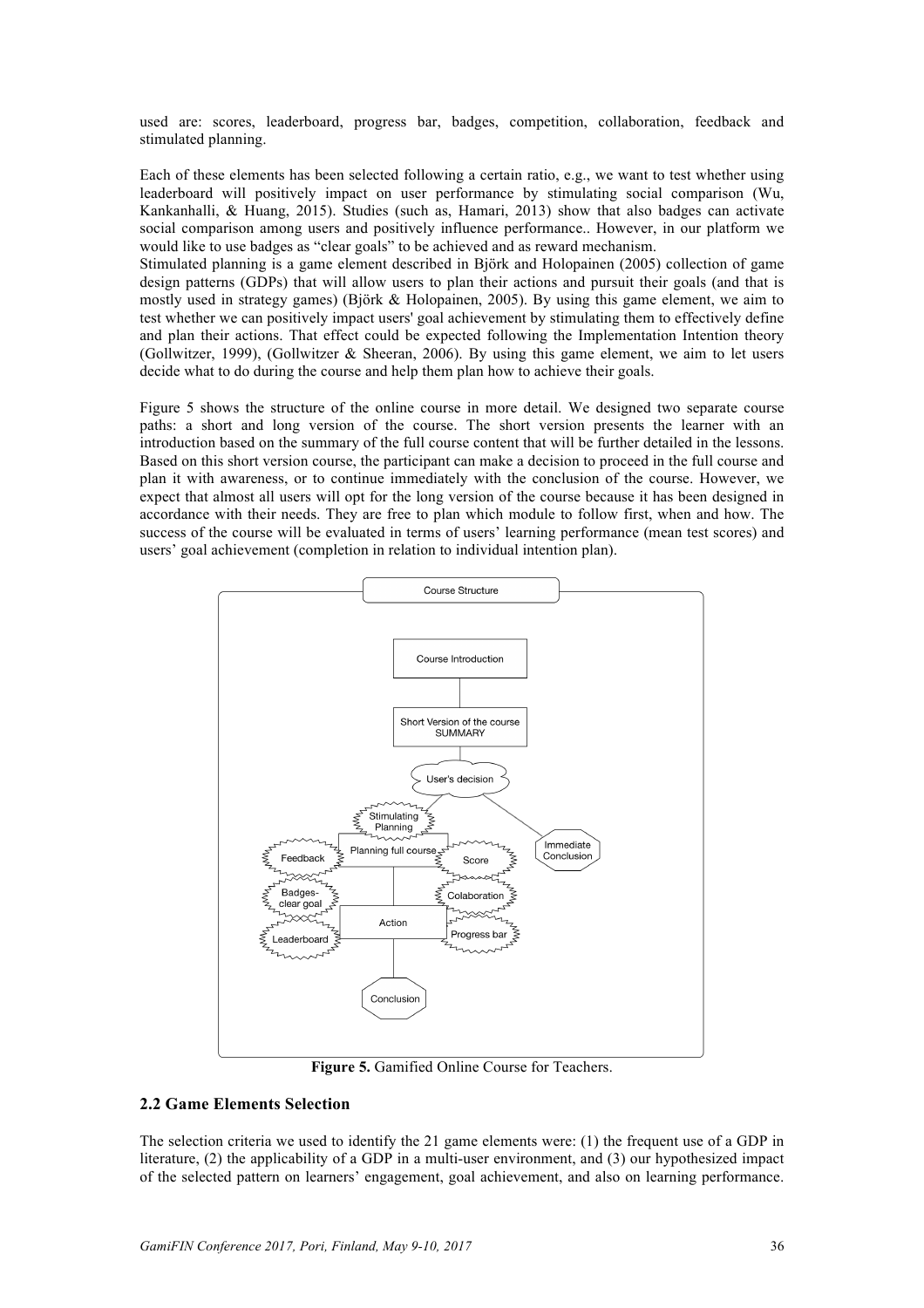The tools used to validate these were questionnaire and focus group, involving 42 experts belonging from the following different fields: game design, technology enhanced learning (TEL) and learning science to validate them.

Game designers, learning scientist and TEL experts were involved because, due to the different backgrounds, they could evaluate the suitability of our selection form different perspectives: game design, didactic and TEL fit. The data of this study are being analyzed and will be presented in our future work.

# **3. Conclusions and Future Work**

By referring to international reports from ITU and OECD, we have summarized an overview of the type and frequency of online activities that students engage in, as well as the potential risks involved.

In the framework of I Secure project, a needs analysis has been conducted among students, their parents, and school staff members with the purpose of collecting the needs of our target groups related to information security education, and designing a curriculum based on these.

The qualitative data analysis suggested that teachers are recognized as key persons: a mediator between student and parents, and point of reference for both. Furthermore, it has been underlined that despite the fact that the courses on information security were provided by the schools, the majority of school staff members did not attend them. As a consequence, to empower information security education and enhance teachers' engagement and goal achievement, a gamified online course will be designed to train the I-Secure Agent.

Our future work is aimed at (1) analyzing and presenting the data related to the GDPs validation from the experts (2) setting up a pilot course to test our assumptions and (3) in the next future scaling up the course and testing the game elements' effects on MOOC (Massive Online Open Course) users' behavior.

# **Acknowledgments**

This study is partly founded by the I SECURE - Empowering education systems in information security project (n. 2015-1-IT02-KA201-015005) under the Erasmus + programme of the European Commission (http://www.isecure-edu.eu/index.php/en/).

# **References**

Bernik, A., Bubaš, G., & Radoševi, D. (2015). A Pilot Study of the Influence of Gamification on the Effectiveness of an e-Learning Course. In Central European Conference on Information and Intelligent Systems (pp. 73–79). Varazdin: Faculty of Organization and Informatics Varazdin.

Björk, S., & Holopainen, J. (2005). Patterns in Game Design. ISBN1584503548 (Vol. 54). http://doi.org/10.1.1.10.4097

De-Marcos, L., Domínguez, A., Saenz-De-Navarrete, J., & Pagés, C. (2014). An empirical study comparing gamification and social networking on e-learning. Computers and Education, 75, 82–91. http://doi.org/10.1016/j.compedu.2014.01.012

De-Marcos, L., Garcia-Lopez, E., & Garcia-Cabot, A. (2016). On the effectiveness of game-like and social approaches in learning: Comparing educational gaming, gamification & social networking. Computers and Education, 95, 99–113. http://doi.org/10.1016/j.compedu.2015.12.008

Deterding, S., Dixon, D., Khaled, R., & Nacke, L. (2011). From Game Design Elements to Gamefulness: Defining "Gamification." Proceedings of the 2011 Annual Conference Extended Abstracts on Human Factors in Computing Systems - CHI EA '11, 2425. http://doi.org/10.1145/1979742.1979575

Dicheva, D., & Dichev, C. (2015). Gamification in Education: Where Are We in 2015? In E-Learn 2015 - Kona, Hawaii, United States (pp. 1445–1454).